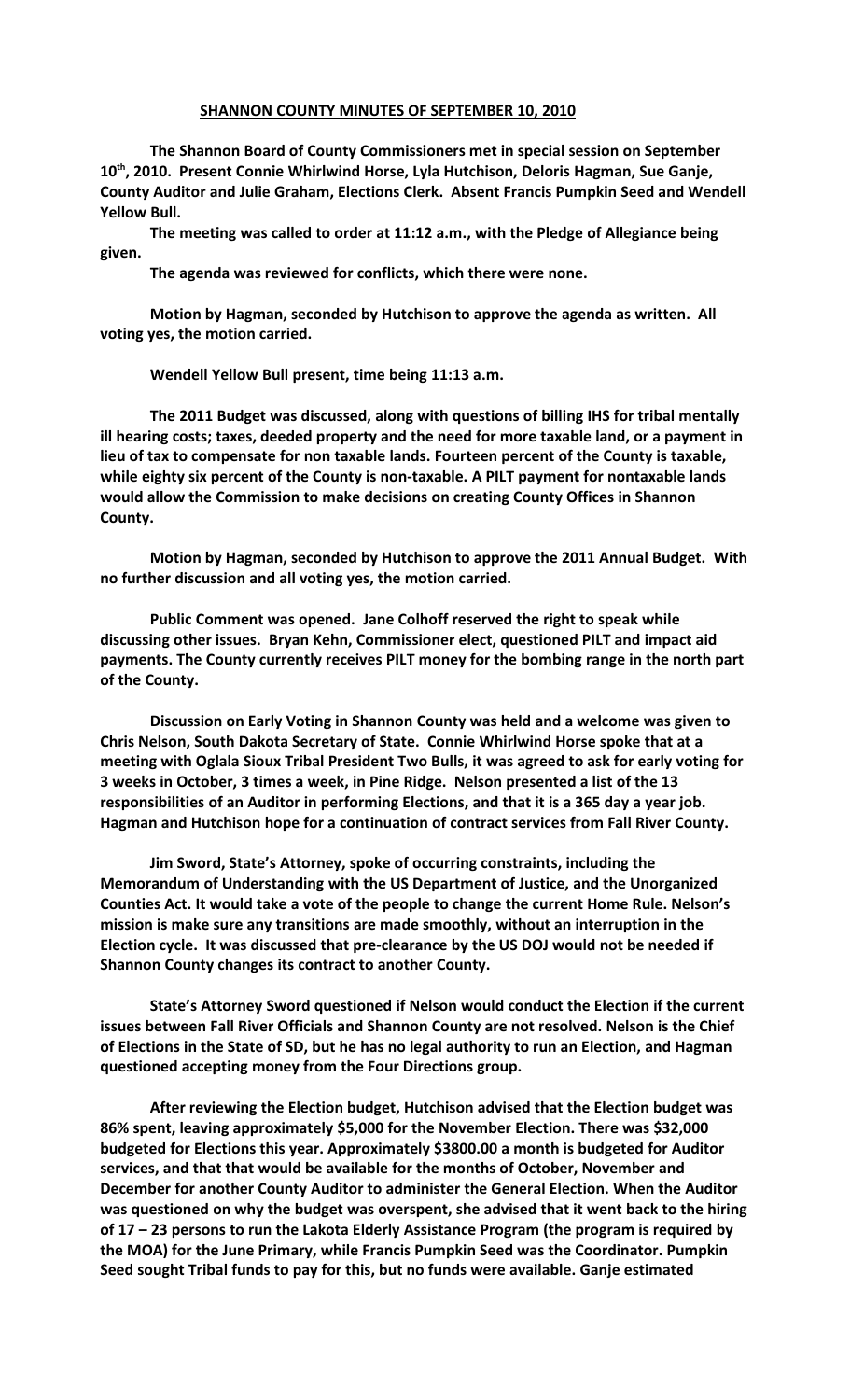**approximately \$7,000 - \$7,500 was spent on unauthorized personnel and expenses. Ganje will work with Nelson on what expenses for the Primary Election could be reimbursed by HAVA (Help America Vote Act) funds, but Nelson advised he would only authorize reimbursement for the Lakota Coordinator, not the additional staff hired.**

**Nelson asked the Commission if they would also contact the other adjoining Counties, and asked for an answer by the Board by Monday, September 13th, 2010.**

**A break was taken at 12:21 p.m.**

**Meeting called back to order at 12:40 p.m.**

**Hutchison questioned Nelson if any other Counties held their elections by voting strictly by absentee ballots thru the mail. Colhoff questioned Early Voting requirements of the MOA. The MOA requires that if Early voting (absentee) is offered by satellite offices, it must comply with the requirements to translate into Lakota all notices for the radio and have translators available. Discussion was held on the lack of money to conduct the required General Election, and the possibility of creating a location to assist voters in applications for absentee ballots, and that the current election office in Pine Ridge could be used. Ganje suggested enlisting the CAP offices to assist in the application process, so people county-wide could access the request forms. It was asked if the County could provide postage for the ballots to be returned to the Auditor to eliminate voters needing to go to the post office, and discussion was held on the possibility of asking the Four Directions for monetary assistance as they had offered the County money to help with the cost of early voting sites.** 

**Motion by Hagman, seconded by Hutchison to set up locations to assist voters with applications for Absentee (Early Voting), and that the Commissioners will work with Four Directions for monetary assistance to pay for postage for voters to return absentee ballots to the County Auditor. All voting yes, the motion carried.**

**Motion by Hutchison, seconded by Hagman to go into executive session for personnel, time being 1:19 p.m. All voting yes, the motion carried.**

**Came out to 2:10 p.m.**

**Discussion continued on the status of the County in reference to the 30 day Notice given by Fall River County Officials.** 

**Motion by Hutchison, seconded by Hagman to go into executive session, time being 2:48 p.m., for personnel. All voting yes, the motion carried.**

**Came out at 3:35 p.m.**

**Motion by Hutchison, seconded by Hagman to approve the following bills. All voting yes, the motion carried.**

| GENERAL                        |               |         |
|--------------------------------|---------------|---------|
| <b>HAGMAN, DELORIS</b>         | <b>TRAVEL</b> | \$35.52 |
| <b>WHIRLWIND HORSE, CONNIE</b> | <b>TRAVEL</b> | \$83.63 |
| <b>YELLOW BULL, WENDELL</b>    | <b>TRAVEL</b> | \$47.36 |
| <b>HUTCHISON, LYLA</b>         | <b>TRAVEL</b> | \$59.20 |
|                                |               |         |

**Connie Whirlwind Horse explained to the audience that at this time officials are at an impasse and we will have another meeting on September 24th, 2010 for a hopeful resolution of the situation, and to invite State and Federal representatives to assist the County in furthering the desire to create County Offices in Shannon County.**

**Motion by Hagman, seconded by Yellow Bull to adjourn meeting, time being 3:38 p.m.**